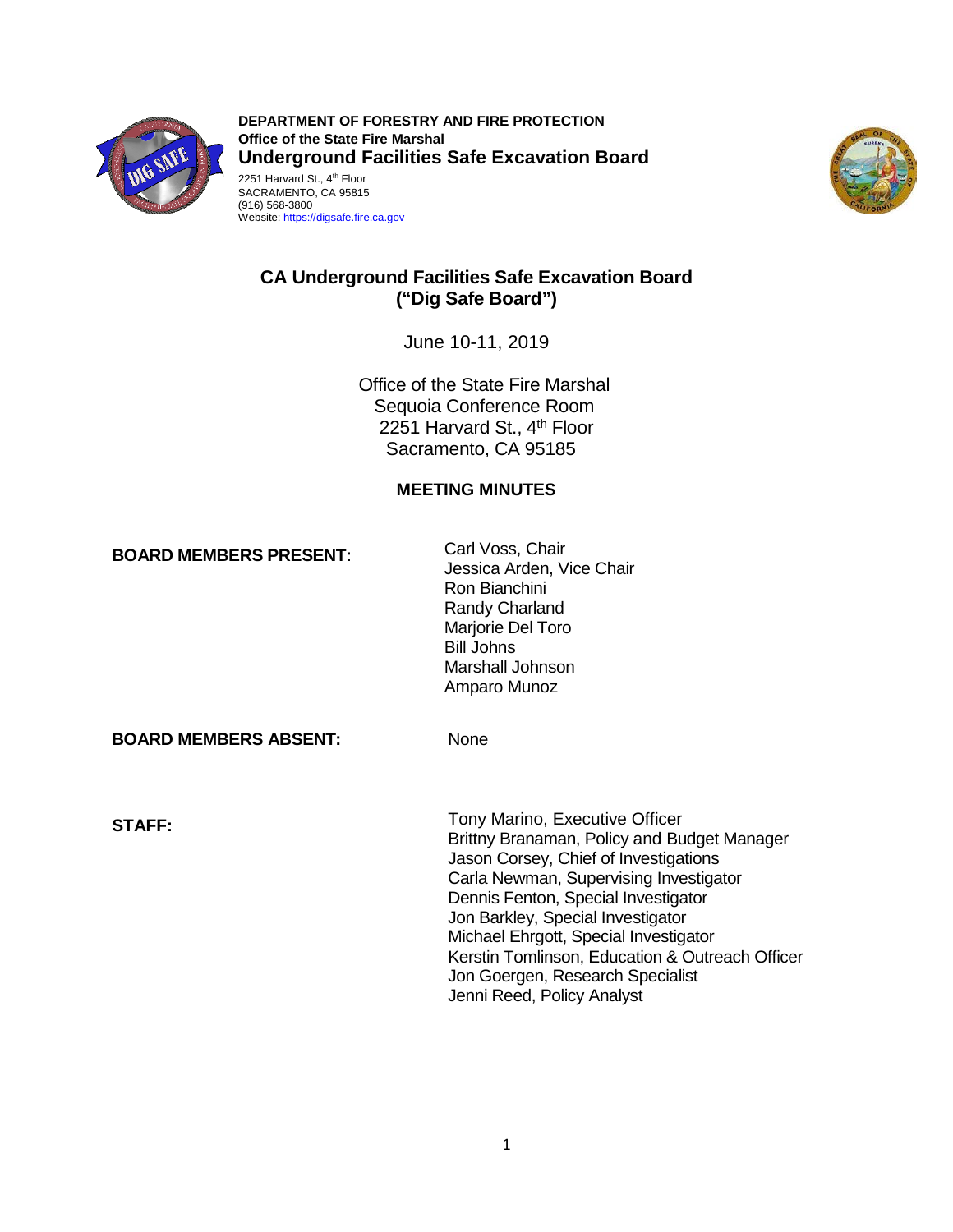June 10, 2019 10:00 a.m.

\_\_\_\_\_\_\_\_\_\_\_\_\_\_\_\_\_\_\_\_\_\_\_\_\_\_\_\_\_\_\_\_\_\_\_\_\_\_\_\_\_\_\_\_\_\_\_\_\_\_\_\_\_\_\_\_\_\_\_\_\_\_\_\_\_\_\_\_\_\_

2251 Harvard Street, 4<sup>th</sup> Floor Office of the State Fire Marshal Sequoia Conference Room Sacramento, CA 95815

### **OPEN SESSION**

Chair Voss called the meeting to order at 10:10 a.m.

### **Agenda Item No. 1: Executive Officer's Report**

 Administrative Analyst, the interview process for the Board's newly created Operations Policy and Budget Manager Brittny Branaman discussed the departure of the Board's Manager position, and a state accounting form Board members needed to fill out before the end of the Board's two-day meeting.

 Executive Officer Tony Marino discussed the hiring of the Board's new attorney, Jeff Brooks, and gave background information about Mr. Brook's career.

Chair Voss asked for comments from the Board. There were none.

Chair Voss asked for comments from the public. There were none.

### **Agenda Item No. 2: Board Member Public Engagement Reports**

 Chair Voss asked for Board member engagement reports. Mr. Voss shared his work to engage farmers regarding online ticketing for the Area of Continual Excavation (ACE) ticket, and discussed an upcoming meeting in Bakersfield involving Board staff, representatives of the one call centers, and farmers.

Chair Voss asked for additional Board member engagement reports. There were none.

Chair Voss asked for comments from the public. There were none.

### **Agenda Item No. 3: Discussion on Select Preliminary Investigations**

 Chief of Investigations Jason Corsey gave a summary of the three preliminary investigations being presented, and discussed the current investigation process.

 Special Investigator Dennis Fenton presented the first case. Mr. Fenton told the Board he received a Google Alert about a two-inch plastic gas main strike, and summarized the details of the case including a mismarking of the gas line. He also discussed the need for more locator training, based on his findings.

Chair Voss asked for comments from the Board.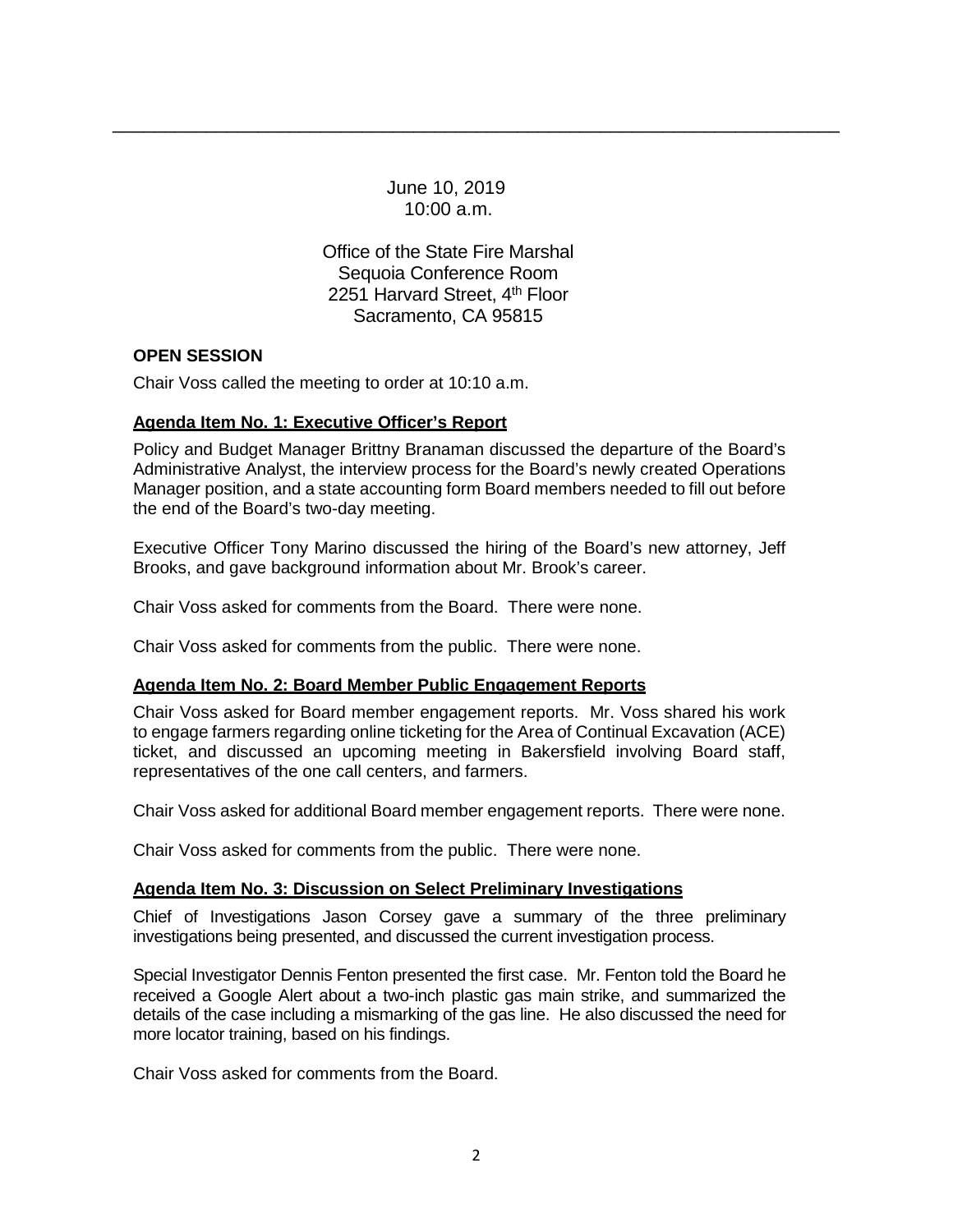Member Johns asked whether the excavator had an Underground Service Alert (USA) ticket.

 Mr. Fenton clarified that the excavator was a local municipality responding to a broken water main and had called in an emergency ticket.

 Member Del Toro asked about the type of tool the excavator was using, and how quickly emergency crews responded to the scene.

Mr. Fenton told the Board the excavator was using a backhoe when the gas main was hit. He discussed the response time of emergency crews and the utility who owned the gas line.

Member Voss asked for clarification about how the Board was notified of the incident.

 a Google Alert, then a search of the USA North 811 ticket database to find out whether Mr. Fenton discussed the method by which he received notification of the incident, through there was a ticket.

Member Del Toro asked about the time it took to put together the preliminary report.

 Mr. Fenton discussed the investigation process in this case, from the moment he received the Google Alert, to his final call from the utility operator the Friday before the Board's meeting. He told the Board the total investigation time was about two weeks.

Member Charland asked whether the excavation crew was still on scene the day of the digin.

Mr. Fenton told the Board this was a desk investigation.

Member Johnson asked about the utility response to the emergency USA Ticket.

Mr. Fenton told the Board all the utilities responded by either marking their lines, or telling the excavator there was no conflict.

Vice Chair Arden asked Member Charland about the process for locating and marking the lines using a map versus using signals.

Member Charland discussed the process for locating the lines, including what his locators do when there is a mark on a map but they pick up a stronger signal somewhere else. He told the Board they usually get the utility involved.

Vice Chair Arden asked if this could be an opportunity to educate to with a letter.

 because the Investigations Division is conducting preliminary investigations. He discussed Executive Officer Tony Marino told the Board no letters have been sent out at this point, the future letters that will be sent out to violators, and what they will entail.

Member Charland asked if violators can be asked to review their policies. Mr. Marino told the Board if a violation were found, the Board could ask them to change their procedure as a corrective action.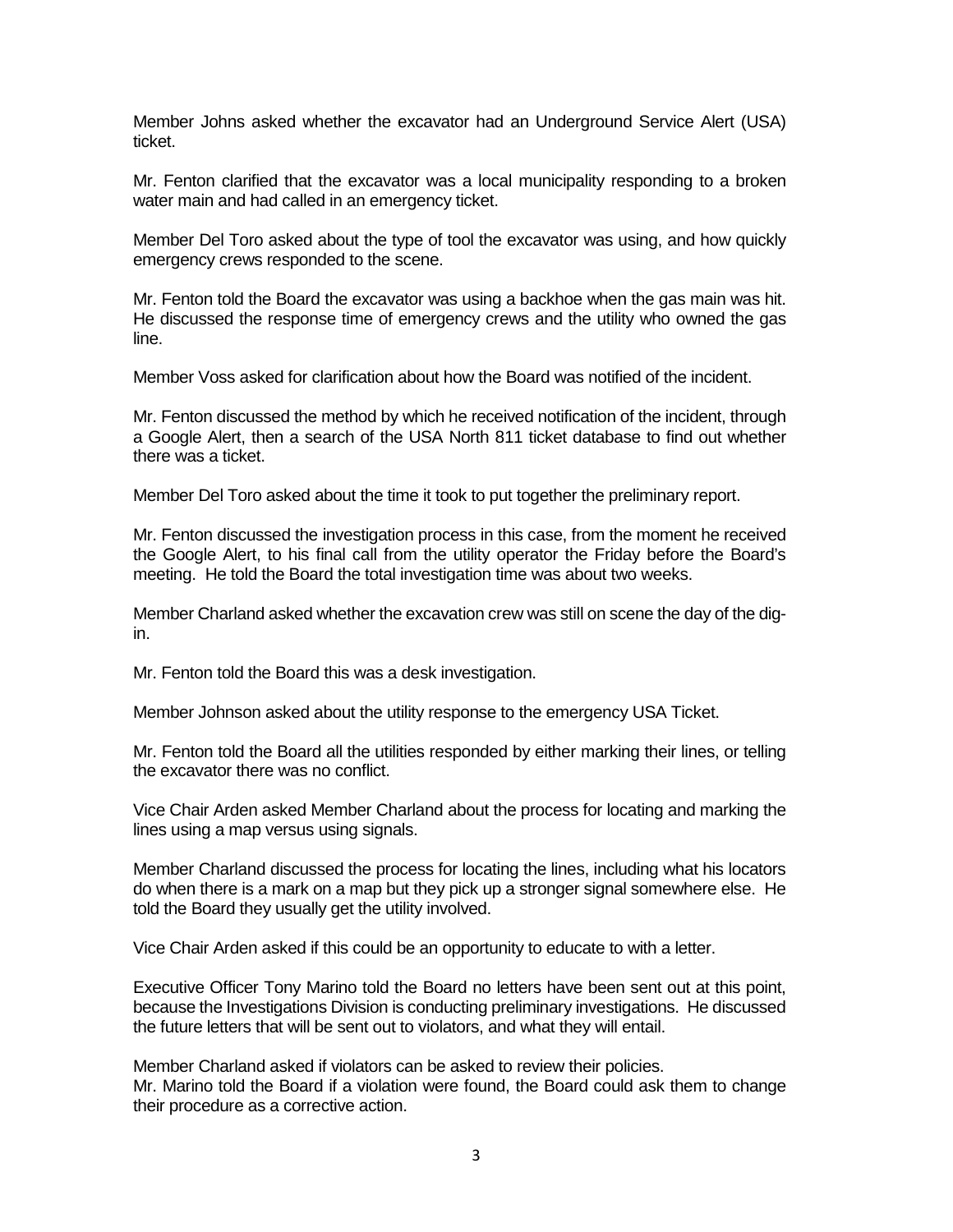Mr. Fenton told the Board the excavator in this case updated their procedure following this investigation.

Chair Voss asked for comments from the public.

A representative from West Valley Construction asked whether Board investigators tried to contact the parties involved using the information provided on the USA Ticket.

 Board it was very accurate for the gas company, but he ran into issues contacting the Mr. Fenton discussed the use of contact information provided on the USA Ticket, telling the municipality involved.

A representative from USA North 811 asked for clarification about the mismarking of the line, and asked whether there were two lines on the map.

 Mr. Fenton discussed his request for the utility map, but told the Board he never received it.

A representative from the Southern California Contractors Association (SCCA) asked about the Board's criteria for investigating incidents.

Mr. Marino discussed the criteria for the Board's preliminary investigations begins based on no call and no ticket damages. He also discussed the criteria for investigations once enforcement begins on July 1, 2020.

 A representative from the Public Utilities Commission (CPUC) asked why the Board considered no call damages a priority.

 Mr. Marino discussed the reason the Board chose to investigate no call and now show cases, including the interest from a policy standpoint.

Chair Voss asked for additional comments from the Board and the public on case one.<br>There were none.

 Special Investigator Michael Ehrgott presented the second case, discussing the location of the excavation on a residential property, the conditions where the work took place, the type of work taking place, and the circumstances surrounding the hit which involved an abandoned line.

Chair Voss asked for comments from the Board.

Member Munoz discussed her experience with abandoned lines, and thanked the investigators for bringing this case before the Board. She asked about the process to remove the lines once they are abandoned.

Member Johns discussed Common Ground Alliance (CGA) Best Practices regarding abandoned lines, and told the board he would like to see a push toward operators documenting the locations of the lines they abandon.

Member Arden asked who is responsible for marking the lines once the operator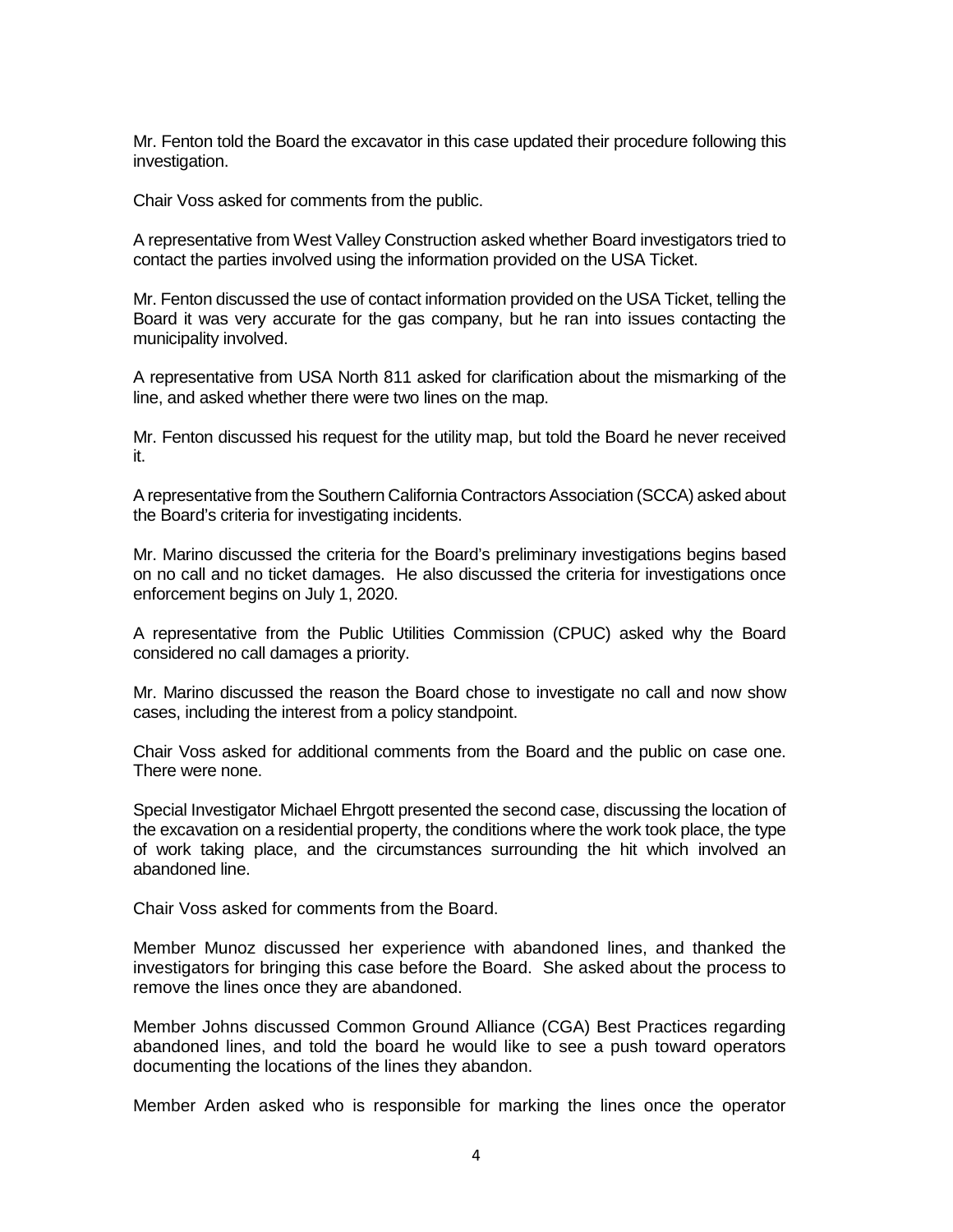abandons it, and asked the Board and stakeholders to think about how abandoned lines are documented.

Chair Voss asked for comments from the public.

A representative from USA North 811 asked the investigators who owned the as-built drawings for the line.

Mr. Ehrgott told the representative from USA North 811 the contractor had access to the as-builts.

The representative from USA North 811 brought up the issue with homeowners owning asbuilt files, and discussed how that will make it difficult for the one call centers, and the Dig Safe Board investigators to access the files.

 Chair Voss asked for additional comments from the Board and the public on case two. There were none.

(Meeting recessed at 10:59 a.m. and resumed at 11:15 a.m.)

 a PowerPoint presentation. They discussed the excavation work that took place, the Special Investigators Jon Barkley, Dennis Fenton, and Michael Ehrgott presented the third case, involving a gas line strike during track maintenance for a municipal light rail line using absence of a ticket for the work, the circumstances of the line strike, and the changes to the excavator's policy following this investigation.

Chair Voss asked for comments from the Board.

 partner with the Board for an educational video, and how the process for producing such a Member Munoz asked whether the excavator involved in this case would be willing to video.

Executive Officer Tony Marino discussed the Board's education and outreach plan currently in development, and told the Board the idea of using investigations as future case studies is still being developed.

Member Johnson asked whether the excavator was certified to work on the light rail tracks.

Mr. Ehrgott clarified that the excavator was also the owner of the tracks.

 records of facilities, and how most railroad companies have strict requirements regarding Member Johnson discussed the responsibilities of railroad companies to keep their own excavation in their right-of-way.

 Mr. Ehrgott discussed the changes the excavator made to their standard operating procedures following this incident.

Board members and staff reviewed photographs of the damaged gas pipe included in the PowerPoint presentation, discussing the depth of the line, the nature of the excavation work, and what happened at the time of the strike.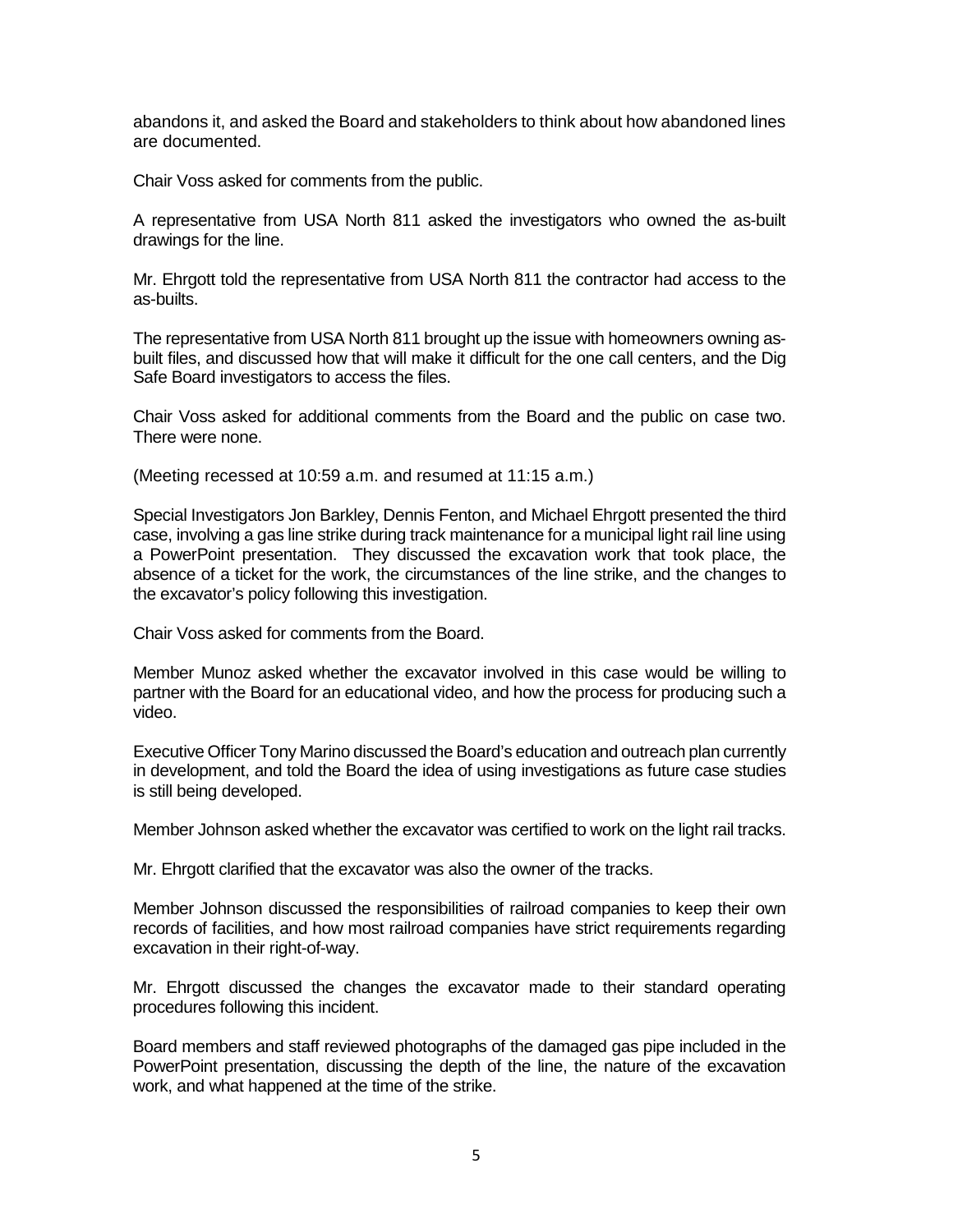Mr. Ehrgott discussed the depth of the gas line, and why it was so shallow at the location of the strike. He told the Board the line was reburied at a deeper depth.

Chair Voss asked for comments from the public.

 example of how not all excavators are equal. He discussed the importance of education and The SCCA representative thanked staff for their investigation, and told the Board it was a good training.

 The West Valley Construction representative asked whether staff had an opportunity to bring training into their discussions with senior management.

 Mr. Ehrgott discussed his conversations with senior management, and their commitment to do some in-house training. He discussed the development of the Board's education and outreach plan.

 plan to use information from this investigation to develop educational materials. She asked if A representative from the California Farm Bureau Federation (CFBF) asked about the Board's the Board had developed a general timeline.

Mr. Marino discussed the education and outreach plan currently being developed.

 recommendations for enforcement would look like. The CPUC representative asked about the violations to 4216 in this case, and what the Board's

 Mr. Marino discussed the process for the Board's enforcement recommendations, including the role of the Board's new attorney in providing enforcement guidelines, the role of Board members in determining whether violations will or will not be stacked, and the process for determining violations.

 A representative from Flatiron Construction asked staff about the municipality's safety procedure and whether reading the procedure was part of the Board's investigation.

 and how it did not include anything about calling 811 to request a ticket. He told the Board, Mr. Ehrgott discussed the standard operating procedure he reviewed as part of the excavation, the company issued a memo requiring all staff to call 811 for any excavation project and is currently in the process of updating their procedure.

Chair Voss asked for additional comments from the Board. There were none.

Chair Voss asked for additional comments from the public. There were none.

(Meeting recessed at 12:00 p.m. and resumed at 1:39 p.m.)

#### **Agenda Item No. 4: Draft Regulations on Area of Continual Excavation Ticket Renewal Requirement and AB 1914 Implementation**

 for the Area of Continual Excavation (ACE) Ticket Renewal Requirement (4305, 4310, Executive Officer Tony Marino gave an overview of the proposed regulation sections and 4345), and the changes made since the Board's last meeting in May.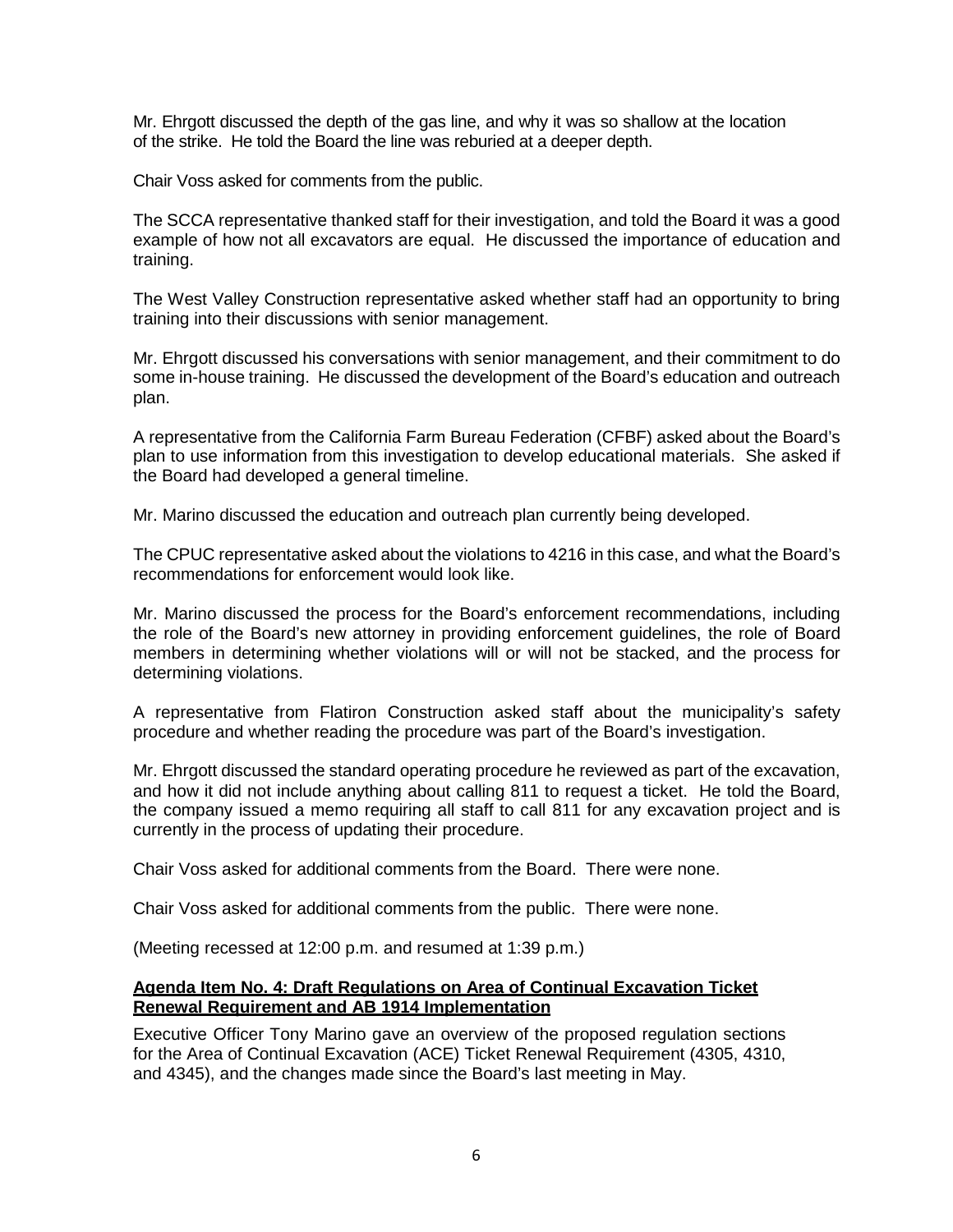Chair Voss asked Mr. Marino if the Board could discuss each section individually.

 Mr. Marino discussed section 4305 and the addition of language similar to what was included on the ACE Forms that were approved by the Board at its February meeting. He discussed how the addition of the language to the regulations would assure the language applies to all ACE tickets, and not just high priority agreements.

Chair Voss asked for comments from the Board.

Member Munoz asked Board members whether everyone was clear with the language.

Member Charland asked for clarification.

 the work area, and any safety information to anyone authorized to work under the ACE Mr. Marino clarified that the excavator must communicate the location of the facilities, Ticket.

Member Munoz asked about the process to authorize excavators under the ACE Ticket.

 Mr. Marino discussed the idea of the land owner authorizing excavators to work under the ticket, but told the Board the manner in which authorization happens is not defined.

 form the Board voted on in February, and how this language is meant to cover non-high Chair Voss discussed the intent behind the high priority onsite meeting ACE agreement priority facilities where no meeting is required.

 Member Johns discussed the authorization process, and requirement for the ACE Ticket holder to relay all safety information to the employees he authorizes to work under his ticket.

 to include their yearly excavation plan on their ticket for operators to see and agree to. Mr. Marino discussed how the language allows excavators who request an ACE Ticket

Chair Voss asked for comments from the public.

 A representative from the California Farm Bureau Federation (CFBF) expressed her appreciation for the language, and discussed how the ACE Ticket was meant to simple for the land owner to relay their plan to the operator.

 working under an ACE Ticket. He discussed the current requirements for subcontractors to request their own ticket under GOV 4216.8. A representative from USA North 811 asked for clarification about subcontractors

Chair Voss discussed the Board's field visit in July, where members and stakeholders observed common crop planting operations with farm staff. He discussed the farmer's responsibility to know who is working on the property and to relay all excavation safety information to anyone digging.

 Member Munoz voiced concern over the proposed language not being clear enough for the farmer to understand they are responsible for all activity being performed on the property.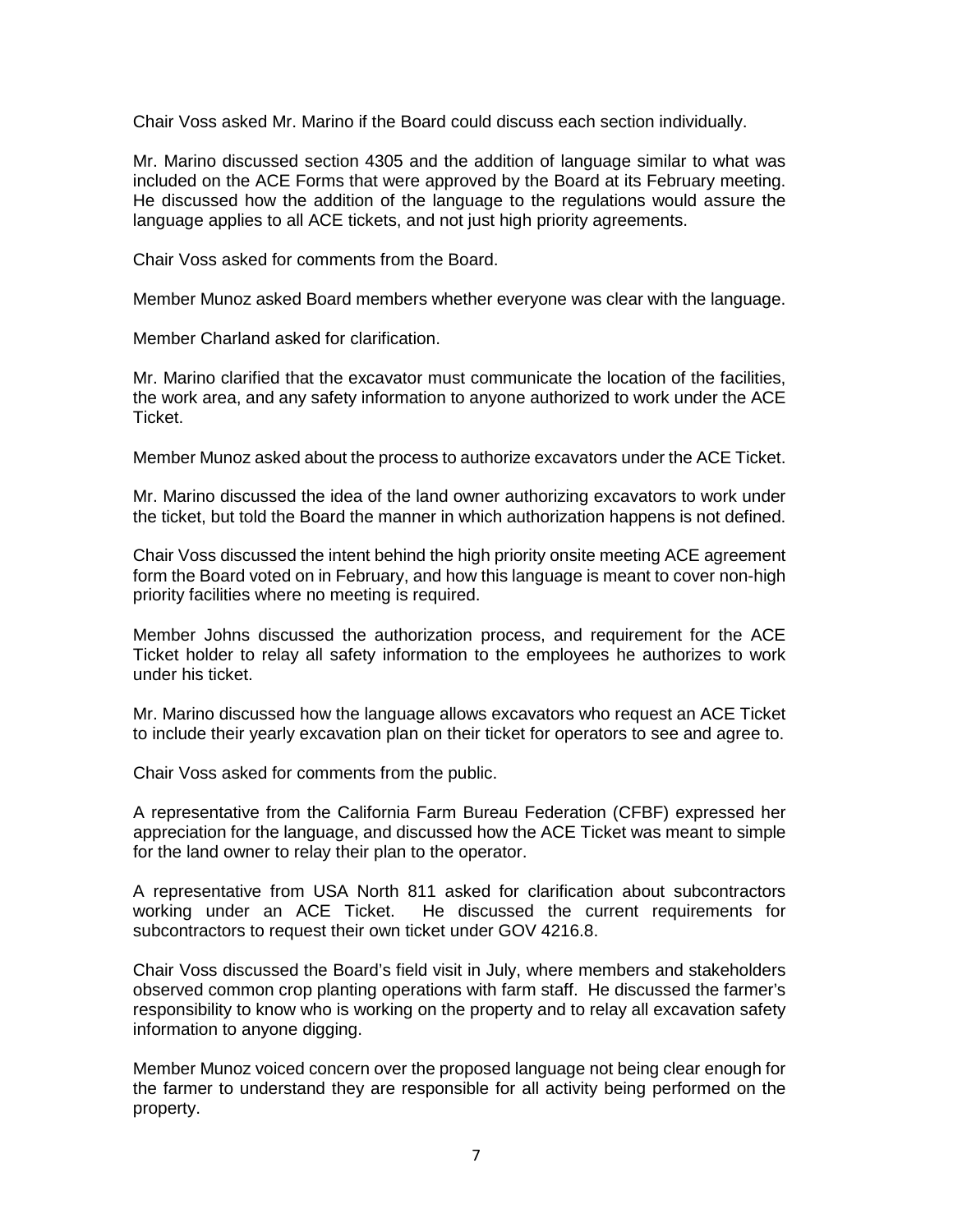and the dangerous of regulating outcomes. He discussed the importance of making sure the Board is clear about what they want the ticket holder to do. Mr. Marino discussed the purpose of regulations being to direct people to do something,

 lack of an agreement for non-high priority facilities. A representative from the Public Utilities Commission (CPUC) voiced concern over the

Chair Voss clarified that there is no requirement for an onsite meeting for non-high priority facilities, but they can request one. He also discussed the idea that the operator would agree to the plan the excavator included on the ACE Ticket.

 A representative from Sprint asked how the ACE Ticket gets communicated to the nonhigh priority operators.

Mr. Marino discussed the new field on the Underground Service Alert ("USA") Ticket that will indicate that the ticket is annual.

 The representative from Sprint discussed the need to educate operators about the ticket changes.

 A representative from Pacific Gas and Electric Co. (PG&E) addressed Member Munoz's read in context, it makes sense. concerns about clarity in the proposed regulation language and read from GOV 4216.10. He told the Board when section 4305 of the proposed regulation language is

 The Board, staff, and stakeholders discussed concerns over ACE Tickets for flood qualify for an ACE Ticket being limited to water storage facilities only. control operations, and the Board's narrow definition of the flood control work that would

Chair Voss asked for additional comments from the Board. There were none.

Chair Voss asked for additional comments from the public. There were none.

Mr. Marino discussed section 4310 of the proposed regulation language, and the changes that had been made since the Board's May meeting in San Francisco.

Chair Voss asked for comments from the Board. There were none.

Chair Voss asked for comments from the public. There were none.

Mr. Marino discussed the addition to section 4345 to the proposed regulation language, explaining the section was necessary to clarify that an onsite meeting for high priority facilities would need to take place prior to the renewal of an ACE ticket.

Chair Voss asked for comments from the Board.

 Member Johns voiced concern over the Board's limited knowledge of flood control operations, and asked staff to research flood control issues so the Board could potentially add to the regulation language in the future, if needed.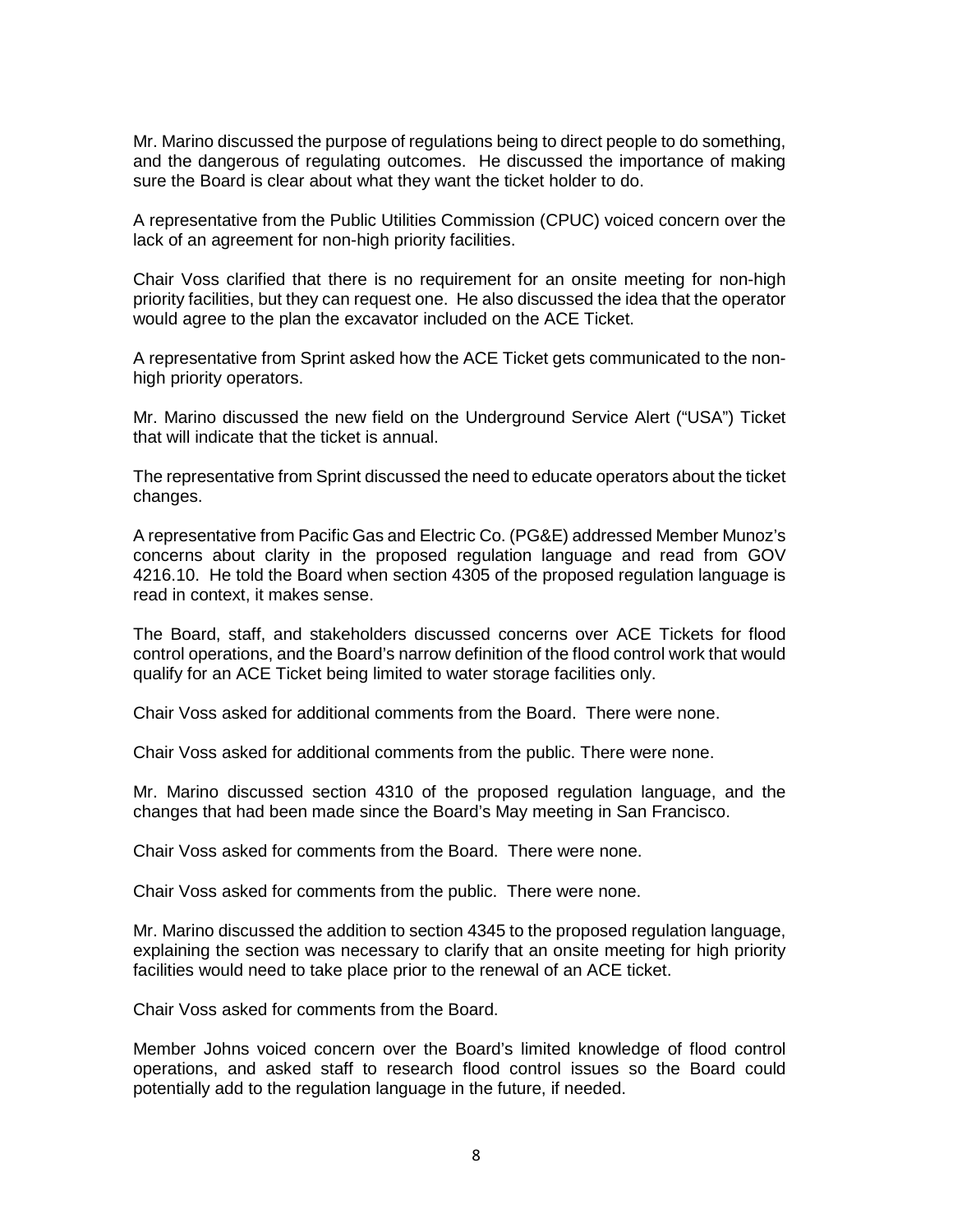Chair Voss asked for comments from the Public.

A representative from DigAlert asked for clarification about new area of continual excavation plan, and whether they would qualify for renewals or need a new ticket.

Mr. Marino clarified that a new ticket would need to be requested for a change in the plan.

Board members and staff discussed changes to the proposed language to clarify when a ticket can be renewed, and when the excavator needs to apply for a new ticket.

The representative from Sprint asked whether definitions of terms used in the proposed language will be available for stakeholders to review.

 comment. He discussed the idea of the one call centers including the definitions in their newer versions for their excavator guides. Mr. Marino discussed the definitions being a part of the regulations currently in public

Chair Voss asked for additional comments from the Board. There were none.

Chair Voss asked for additional comments from the public. There were none.

(Meeting recessed at 3:02 p.m. and resumed at 3:17 p.m.)

 for members of the regional notification centers regarding power tool use in the Mr. Marino gave an overview of the proposed regulation sections for the implementation of AB 1914 (4003, 4401, 4500, and 4501), and the changes made since the Board's last meeting in May. He then read through section 4003 regarding contact information tolerance zone and discussed the reasoning for the changes made.

Chair Voss asked for comments from the Board.

Member Del Toro expressed her support for the changes to the language.

Chair Voss asked for comments from the public.

The representative from DigAlert voiced concern over the use of the word and between telephone and email address in the proposed language, telling the Board some one call center members do not have an email address. She asked if the language could be changed to say "and/or."

 Member Del Toro asked if the Board could strike the part of the language that asks the one call center members to provide their name, telling the board it can be confusing for the excavator.

 members to include a name in their contact information. They discussed the issues of excavators getting tied up in a phone tree and the idea that the name could be a whether an email address should be required. They discussed the prevalence of email in society, the idea that the email needs to reach a person who is authorized to respond Board members and staff discussed the proposed requirement for the one-call center department or entity and not a person. Board members and staff also discussed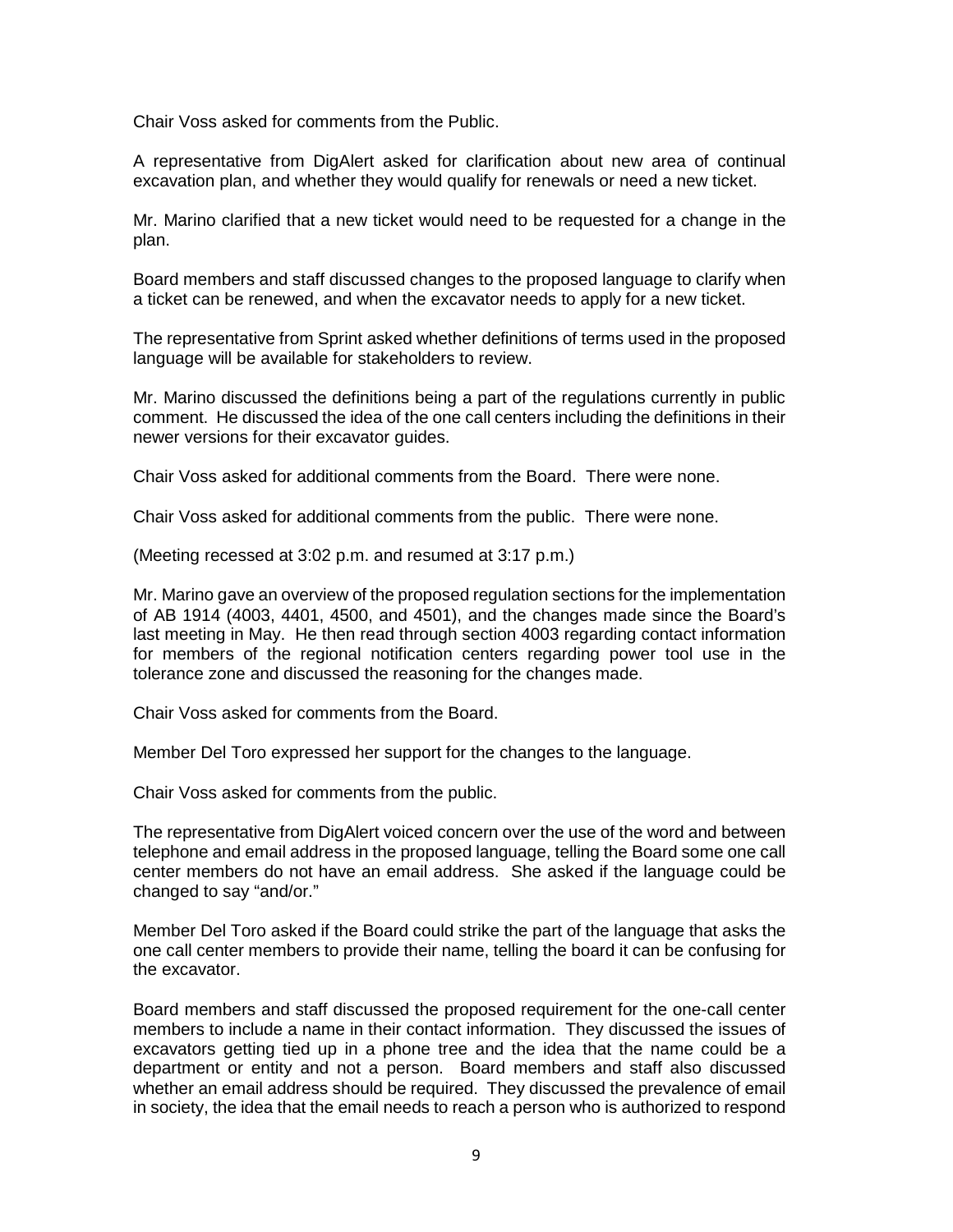the request, and asked utility operators and excavators to share their experience in this arena.

 managers can be reached. He discussed the idea that most large utilities offer one Member Johnson discussed AT&T's internal process for responding to locate or damage inquiries, and the methods by which the company's damage prevention number that connects the caller to a phone tree.

 trees. He told the Board his employees have to sometimes escalate the issue to a higher department, just to get a response. Member Bianchini discussed his experience using 800-numbers that connect to phone

Member Munoz discussed how this is a common problem across the industry.

Chair Voss asked for public comment.

 A representative from the Los Angeles Department of Water and Power (LADWP) shared the department's process for triaging calls, including 24-hour staffing that can route calls to the correct people.

 A representative from PG&E discussed how the company encourages excavators to reach out to its investigators if they have a problem.

 relationships with utility representatives in the field to allow his employees reach our A representative from West Valley Construction discussed the idea of building directly if there is an issue. He also discussed the idea of calling the one-call centers to get the issue documented.

 A representative from the United Contractors (UCON) raised concerns about contractors encountering dead numbers when they are calling for help with an issue.

A CPUC representative suggested the Board add language about promptly updating contact information to ensure one-call center members update their information quickly.

 Member Bianchini discussed the regulations passed in February, and how the language changes. He raised concern with including a specific timeline, and how that might lead to information not getting updated until the deadline arrives. requires the one-call center members to update their contact information when it

to information not getting updated until the deadline arrives.<br>Board members, staff, and stakeholders discussed the idea of asking for one-call center members to provide an email address, and whether it should be required, or an option. members to provide an email address, and whether it should be required, or an option.<br>The Board decided to require the one call center members to provide an email address.

Chair Voss asked for additional comments from the Board. There were none.

Chair Voss asked for additional comments from the public. There were none.

 Executive Officer Tony Marino discussed section 4401 regarding contact information for excavators using the regional notification centers, the changes made since the Board's May meeting, and the reasons for the changes.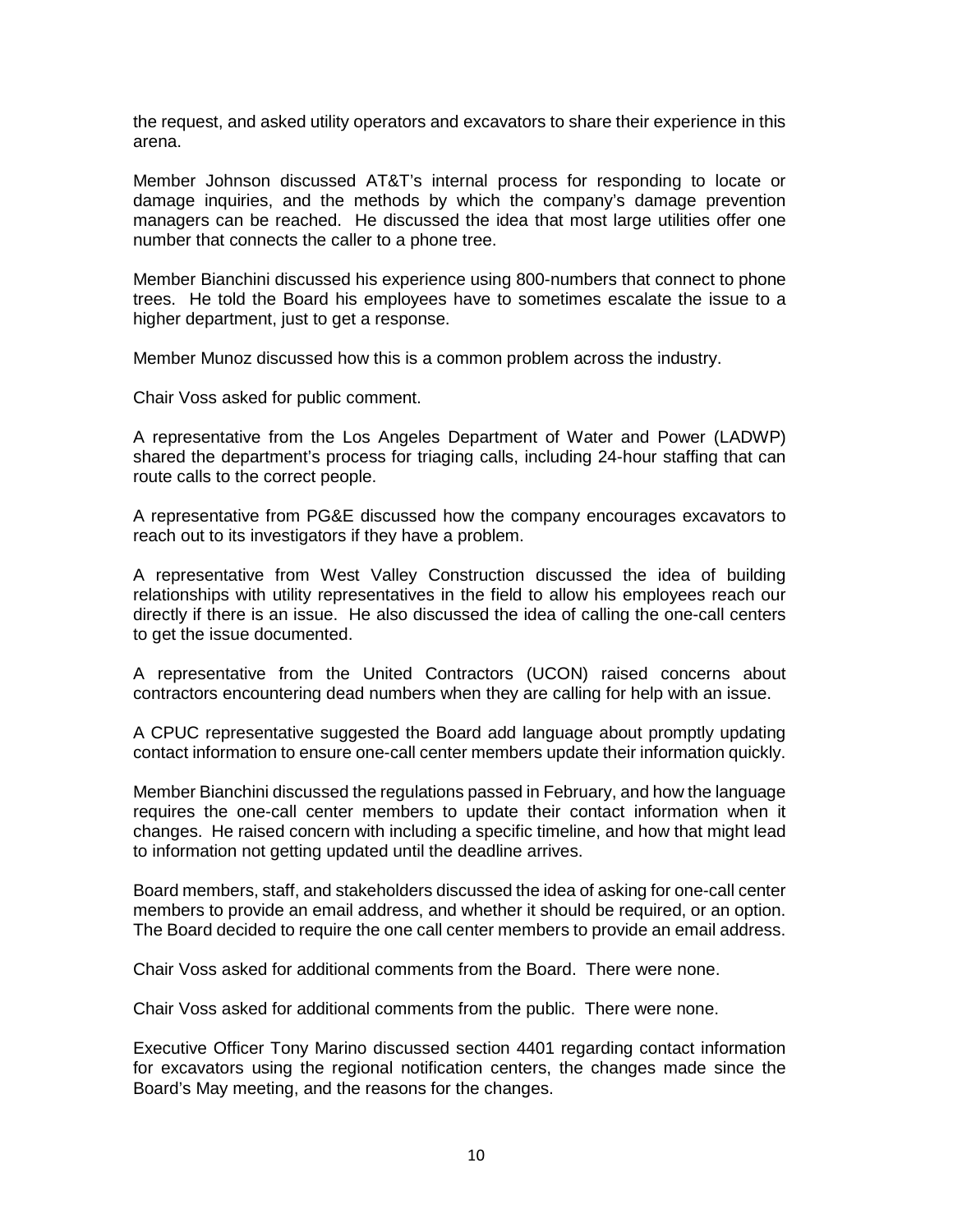Chair Voss asked for comments from the Board.

Member Bianchini discussed the idea of the excavator being held to the same standard as the utility operators, who also must give both a phone number and an email address.

Chair Voss asked for public comment.

A representative from PG&E voiced concern with current excavator contact information directing utility operators to an office technician.

 Member Charland discussed the proposed regulation language requiring contact information for a knowledgeable person.

A representative from USA North 811 voiced concern with requiring small excavators to provide an email address.

 call center members might take issue with it. She told the Board some members may requiring an email from excavators and how that might deter homeowners from calling A representative from DigAlert discussed the email requirement, and why smaller oneonly use email for a ticket management system. She also raised concern about in, because they don't want to receive spam.

Chair Voss clarified that homeowners are not covered by the regulation.

 webcast, requesting that the Board not require an email address. A member from Southern California Contractor's Association commented via the

Chair Voss asked for additional comments from the Board. There were none.

Chair Voss asked for additional comments from the public. There were none.

#### **Other Business**

None.

### **Public Comment**

Chair Voss asked for comments from the public. There were none.

#### **Adjournment**

Meeting adjourned at 5:06 p.m.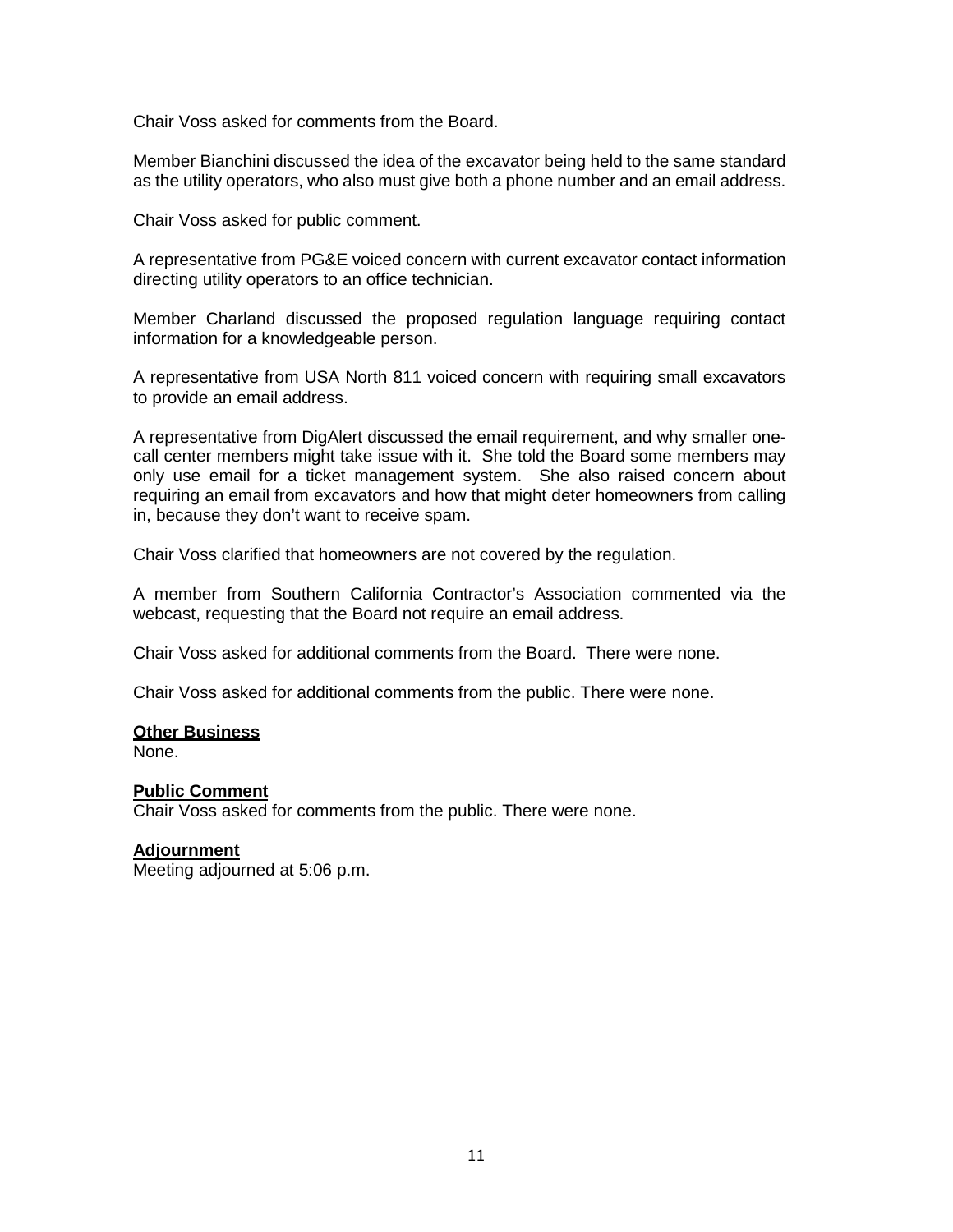### June 11, 2019 9:00 a.m.

\_\_\_\_\_\_\_\_\_\_\_\_\_\_\_\_\_\_\_\_\_\_\_\_\_\_\_\_\_\_\_\_\_\_\_\_\_\_\_\_\_\_\_\_\_\_\_\_\_\_\_\_\_\_\_\_\_\_\_\_\_\_\_\_\_\_\_\_\_\_

2251 Harvard Street, 4<sup>th</sup> Floor Office of the State Fire Marshal Sequoia Conference Room Sacramento, CA 95815

## **MEETING MINUTES**

| <b>MEMBERS PRESENT:</b>      | Jessica Arden, Acting Chair<br>Ron Bianchini<br>Randy Charland<br>Marjorie Del Toro<br><b>Bill Johns</b><br>Marshall Johnson<br>Amparo Munoz                                                                                                                                                                                                                        |
|------------------------------|---------------------------------------------------------------------------------------------------------------------------------------------------------------------------------------------------------------------------------------------------------------------------------------------------------------------------------------------------------------------|
| <b>BOARD MEMBERS ABSENT:</b> | Carl Voss                                                                                                                                                                                                                                                                                                                                                           |
| <b>STAFF:</b>                | Tony Marino, Executive Officer<br>Brittny Branaman, Policy and Budget Manager<br>Carla Newman, Supervising Investigator<br>Dennis Fenton, Special Investigator<br>Jon Barkley, Special Investigator<br>Michael Ehrgott, Special Investigator<br>Kerstin Tomlinson, Education and Outreach Officer<br>Jon Goergen, Research Specialist<br>Jenni Reed, Policy Analyst |

### **OPEN SESSION**

Chair Arden called the meeting to order at 9:03 a.m.

### **Agenda Item No. 4: Draft Regulations on Area of Continual Excavation Ticket Renewal Requirement and AB 1914 Implementation**

 and discussed the reasons for the changes. Executive Officer Tony Marino gave an overview of the proposed language in section 4501 of the draft regulations, regarding the use of equipment other than hand tools to determine the exact location of a subsurface installation. He detailed the changes to subdivision (a),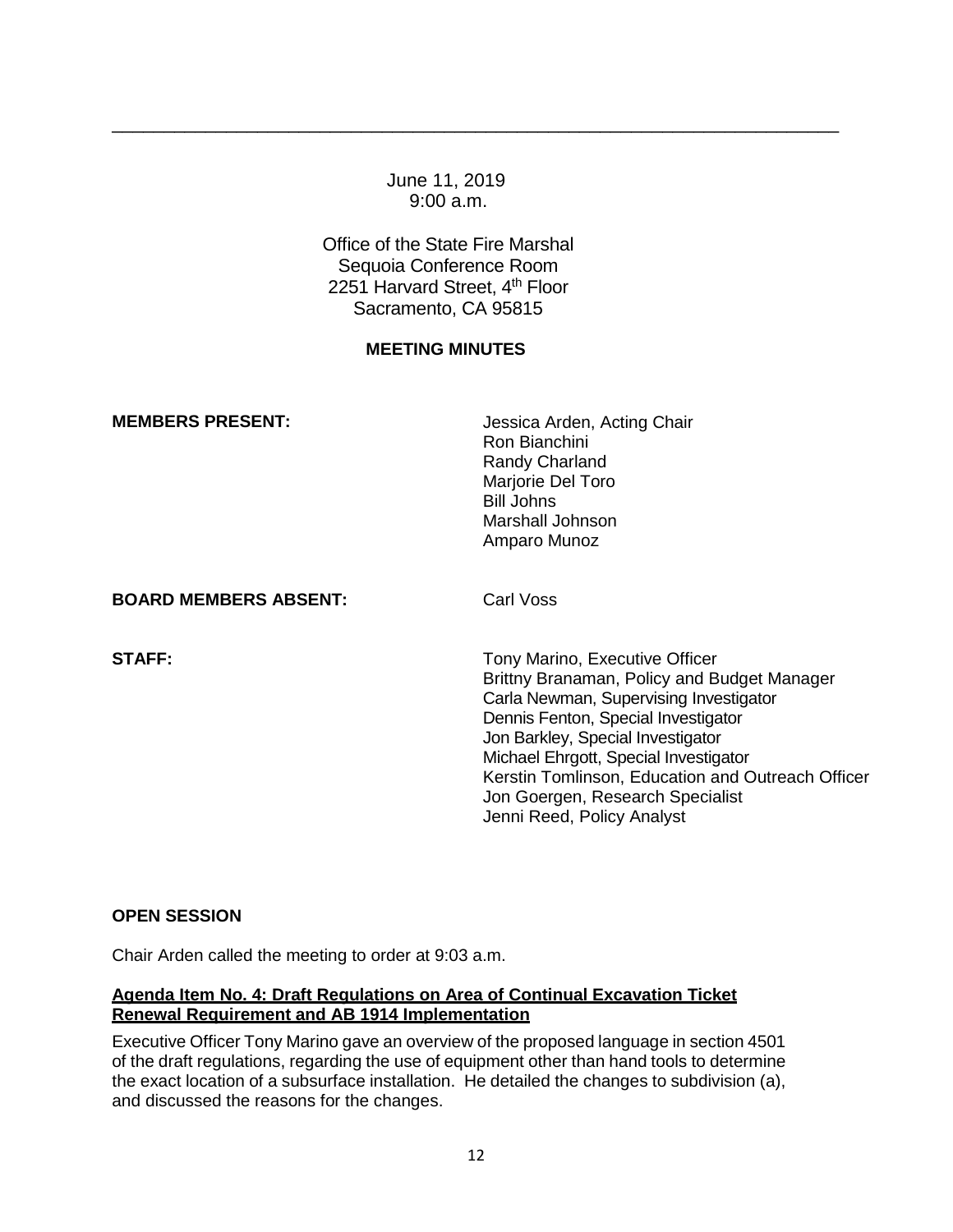Chair Arden asked for comments from the Board.

 Member Charland reminded the Board of the discussion at its May meeting, and clarified that the subdivision assumes that the person using the equipment is familiar with the soil types.

 Member Bianchini discussed standard excavation practices on a construction site, beginning of the day, and any time the crew leaves the trench for a break or lunch. including the requirement to have a competent person on site who classifies the soil at the

 Board members and staff further discussed the competent person on a construction site, the OSHA training requirements for a competent person, and OHSA's definitions for the different soil types.

Chair Arden asked for comments from the public.

 A representative from United Contractors (UCON) asked for clarification about hand tool use regarding sections 3 and 4 under 4216.4, and whether a contractor would run into a conflict with a fiber optic company over the use of power tools.

Member Bianchini discussed the requirement to use hand tools is only prior to the location of the facility, and that excavators can use any tool once the location of the facility is determined.

A representative from the Public Utilities Commission (CPUC) asked where the competent person documents soil classifications on the worksite.

 classifications are often recorded in a report that is located on the worksite. Member Bianchini discussed the Cal/OSHA rules for a competent person, and how soil

Chair Arden asked for additional comments from the Board. There were none.

Chair Arden asked for comments from the public. There were none.

 Executive Officer Tony Marino discussed subdivision (b) of section 4501, the reason the research on power tools. section remained unchanged, and asked Policy Analyst Jenni Reed to present her

 different models. She elaborated on her findings regarding tool weight and the use of "T" Ms. Reed discussed her research on tool specs, and the samples she pulled for eight handles, and the weight range for tools being between 27 and 37 pounds without any accessories added. Mrs. Reed discussed compliance with the Board's regulations regarding the weight of the tool.

Member Charland asked about the weight of the bit.

Ms. Reed discussed her research on bits, and explained that she only considered the width, not the weight because the regulation only deals with width. She elaborated on the average width of the bit being between four-and-a-half and five-and-a-half inches.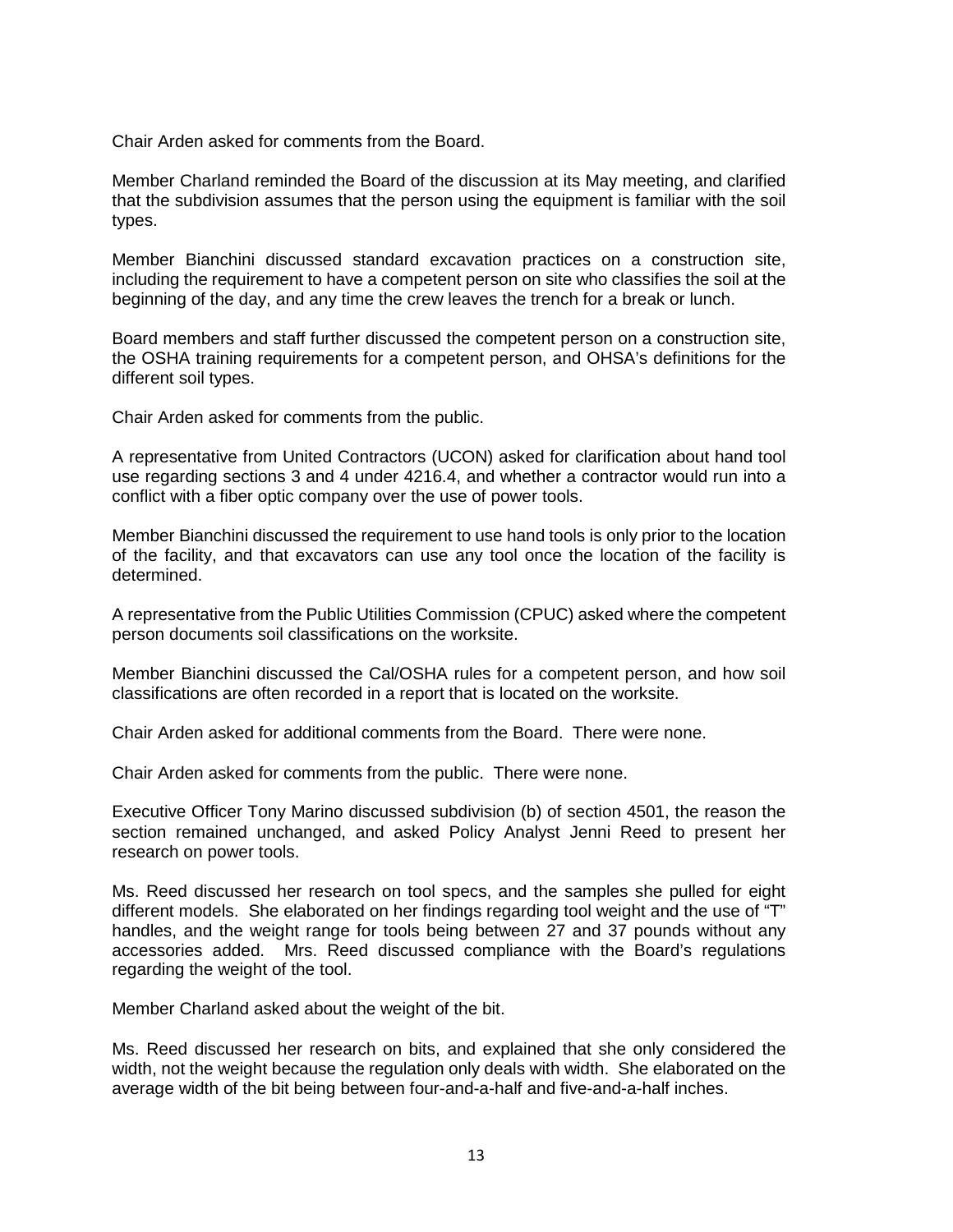Member Bianchini discussed the research being informative, and proposed that the regulations should restrict the weight of the tool to no more than 40-pounds.

 a-half-inch bit. Member Munoz asked about the number of models that were compatible with the five-and-

Ms. Reed clarified that only one model was compatible with the five-and-a-half-inch bit.

 Chair Arden asked the Board if it approved of restricting the weight to no more than 40 pounds, and restricting the bit width to no more than four-and-a-half-inches.

The Board discussed their consensus for the changes.

Chair Arden asked for public comment.

A representative from West Valley Construction expressed concern with limiting excavators to sizes of bits, and discussed the original equipment manufacturer requirements.

Member Bianchini discussed subsections b and c of section 4501 of the regulations, which addresses the manufacturer specifications.

Chair Arden asked for additional comments from the Board. There were none.

Chair Arden asked for additional comments from the public. There were none.

Executive Officer Tony Marino discussed subdivision c of section 4501, the changes made to the section since the Board's May meeting, and the reasons for the changes.

Chair Arden asked for comments from the Board.

Member Charland voiced concerns over locators being asked to make decisions on behalf of the operator, stating they don't have the authority.

 Member Bianchini discussed the provision that required the excavator to contact the operator with any questions.

 Board members discussed the current process for requesting to use a power tool prior to finding the location of an underground facility, including the check box on the USA Ticket indicating vacuum truck use and field meetings with operators to discuss safe excavation practices.

Chair Arden asked for comments from the public.

A representative from United Contractors asked for clarification about the "in writing" provision included in the draft text, including a definition and timeline for when the operator would have to respond.

Member Bianchini clarified that "in writing" incorporated electronic methods of communication, like email but discussed the need for the Board to better clarify what "in writing" means.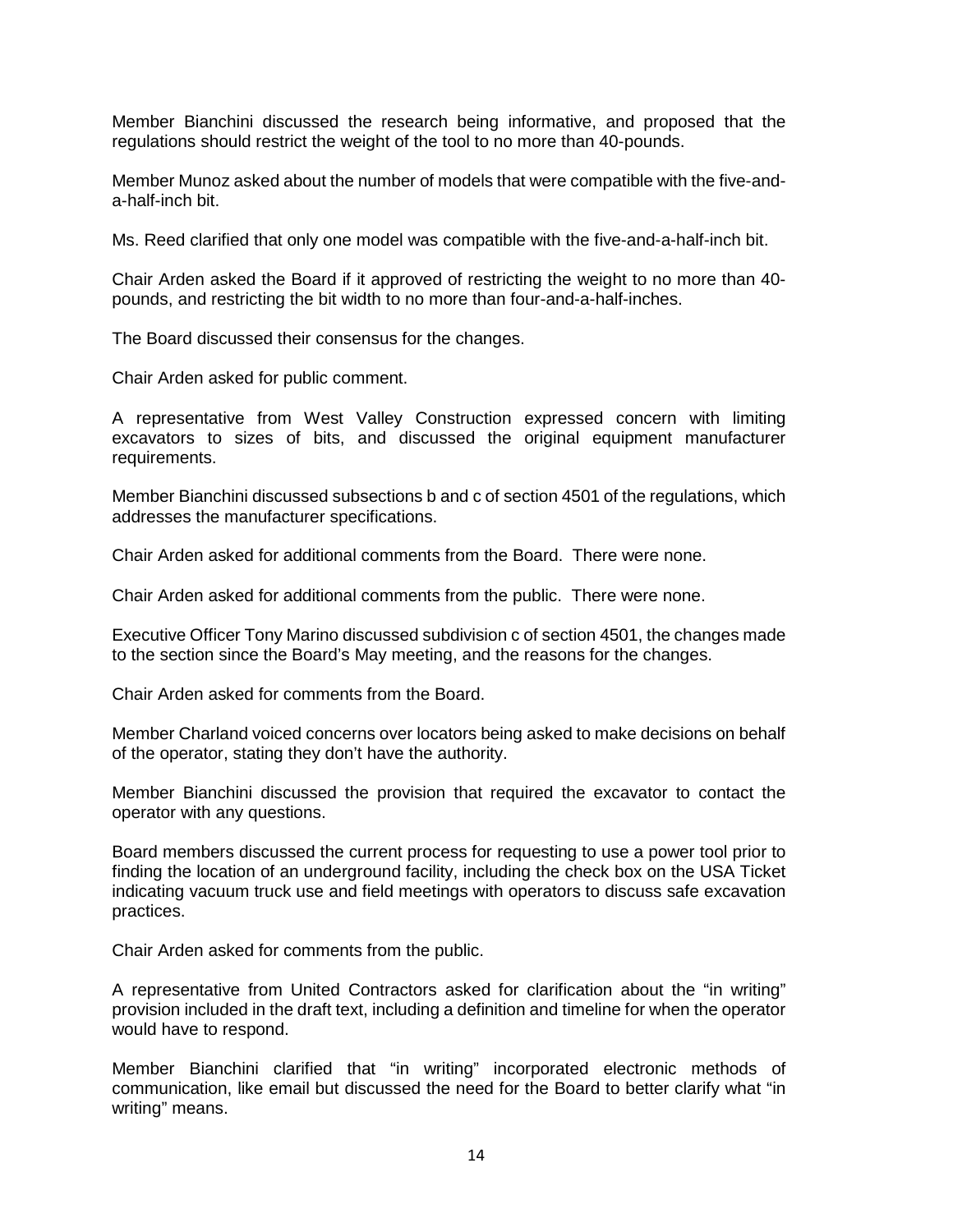A representative from LADWP asked what a reasonable amount of time for a response to a request to use power tools to locate an underground facility would be.

 should respond to an excavator's request, including using the two-working day timeline already used for locating and marking a delineated worksite as a jumping off point. They Board members, staff and stakeholders discussed the timeframe in which an operator discussed the importance of remaining consistent.

(Meeting recessed at 11:06 a.m. and resumed at 11:22 a.m.)

 from Sprint brought up. He read from the draft text, and discussed how the section only applies to power tool use, and not hand tools the way it is written, which limits what Mr. Marino asked the Board to discuss a discrepancy in subdivision (c) a representative excavators and operators can come to an agreement over in the field.

 Board members asked staff to redraft the section for discussion at the Board's next meeting.

Chair Arden asked for additional comments from the Board. There were none.

Chair Arden asked for additional comments from the public. There were none.

 Mr. Marino discussed subdivision (d) of 4501 of the proposed regulation language regarding vacuum excavation, and read from the draft text. He then asked a representative from the California Regional Common Ground Alliance (CARCGA) to present a prepared letter to the Board.

 for requesting vacuum excavation and the problems with the current process. She asked the The CARCGA representative read a prepared letter, discussing vacuum excavation, the process Board to consider not excluding vacuum excavation as a possible alternative to hand tools.

 Mr. Marino clarified that the Board would have to request a change in statute to include vacuum excavation as a possible alternative to hand tools, and that it could not be included in the current regulations the Board is working to pass.

Board members, staff, and stakeholders discussed the idea of recommending a change to statute regarding vacuum excavation, and the Board directed staff to consider making a recommendation to the legislature in the future.

Chair asked for additional comments from the Board. There were none.

Chair asked for additional comments from the public. There were none.

#### **Other Business**

None.

### **Public Comment**

Chair Arden asked for public comments.

A representative from DigAlert discussed the impact the Dig Safe Board regulations would have to the one-call centers talk time.